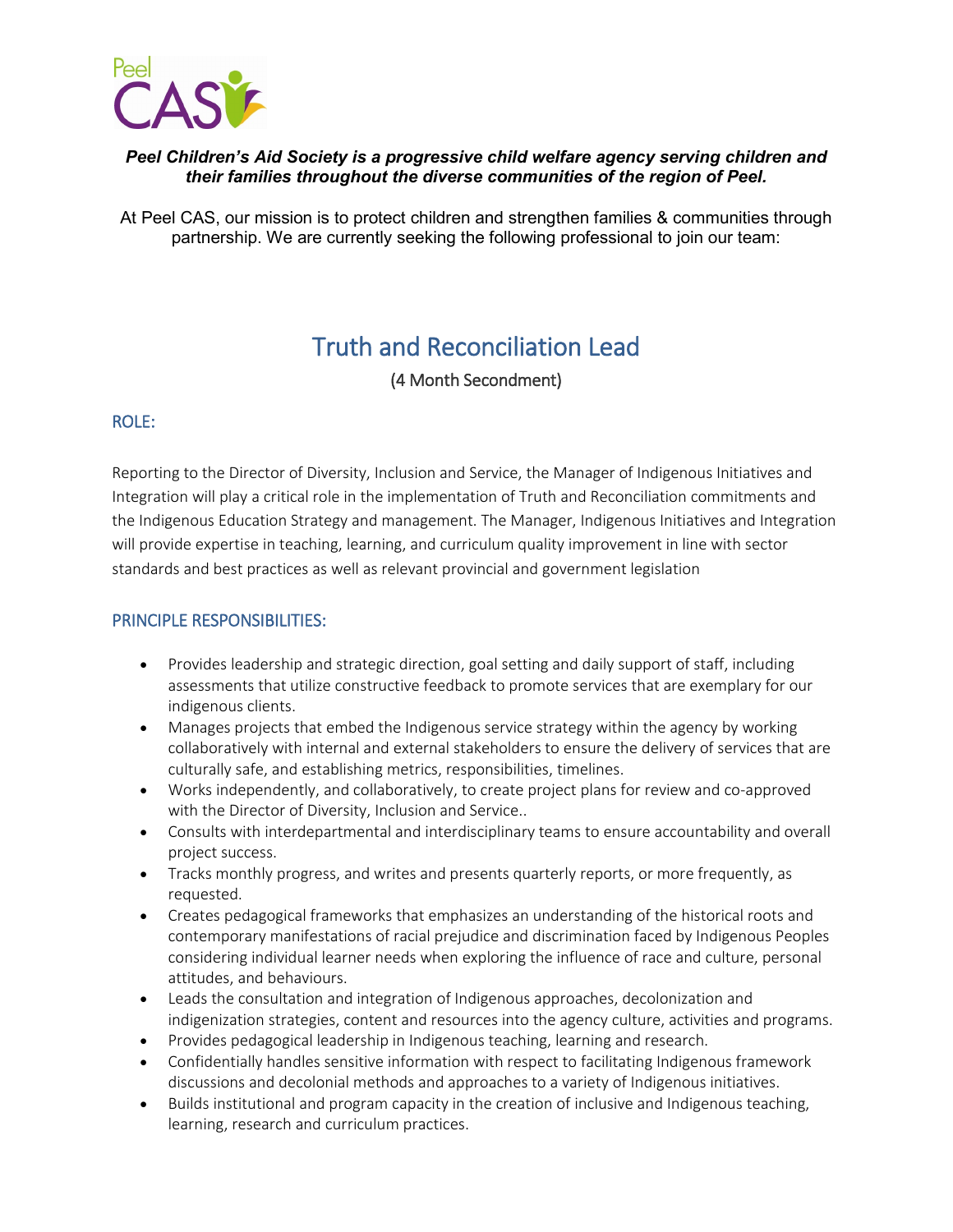

# *Peel Children's Aid Society is a progressive child welfare agency serving children and their families throughout the diverse communities of the region of Peel.*

At Peel CAS, our mission is to protect children and strengthen families & communities through partnership. We are currently seeking the following professional to join our team:

- Leads change and develops related academic policies, procedures, processes, and practices related to Indigenous Education Services in consultation with the Director of Indigenous initiatives and the Director of Academic Quality.
- Develops and facilitates workshops/modules, communiques, events, and other varied training sessions for employees, and liaises with other experts and Human Resources regarding professional development.
- Responds to inquiries on behalf of the agency concerning Indigenous programming and activities aligned with policy and procedures related to Indigenous child welfare practices.
- Provides updates on inquiries to the Director of DIS to determine patterns and problem areas and proposes possible resolutions.
- Advises agency staff on anti-Indigenous prevention and education activities as it relates to children and well-being services, human rights, and accessibility.
- Other related duties as assigned.

# QUALIFICATIONS:

# Candidate must be of Indigenous ancestry (i.e., Turtle Island – First Nations Status and non-Status, Métis or Inuit).

- Degree in any of the following fields: Indigenous Studies, Adult Education, Higher Education, Curriculum and/or Instructional Design, or equivalent combination of academic preparation and experience, with additional training in equity studies and/or anti-racist practices.
- Minimum five (5) years' experience in leadership, project and change management and policy / program development.
- Previous experience working with employees in a unionized environment.
- Sound working knowledge of systems, processes, and child and family well-being policies.
- Background as an Indigenous educator (training and development, teaching), including project and program design, as well as some form of web-enhanced, hybrid, or fully online delivery.
- Involvement and participation within the rural and urban Indigenous community.
- Involvement in innovation and professional development related to Indigenous Education and leadership.
- Theoretical and practical expertise is required in inclusive pedagogies and Indigenous pedagogical design.
- Ability to assess barriers to access and inclusion, understanding of rights and responsibilities in reference to relevant policies and legislation (e.g., child welfare polices, Truth and Reconciliation commitments, AODA, Human Rights Code).
- Understanding of the Ontario Qualifications Framework, program standards and credential validation system.